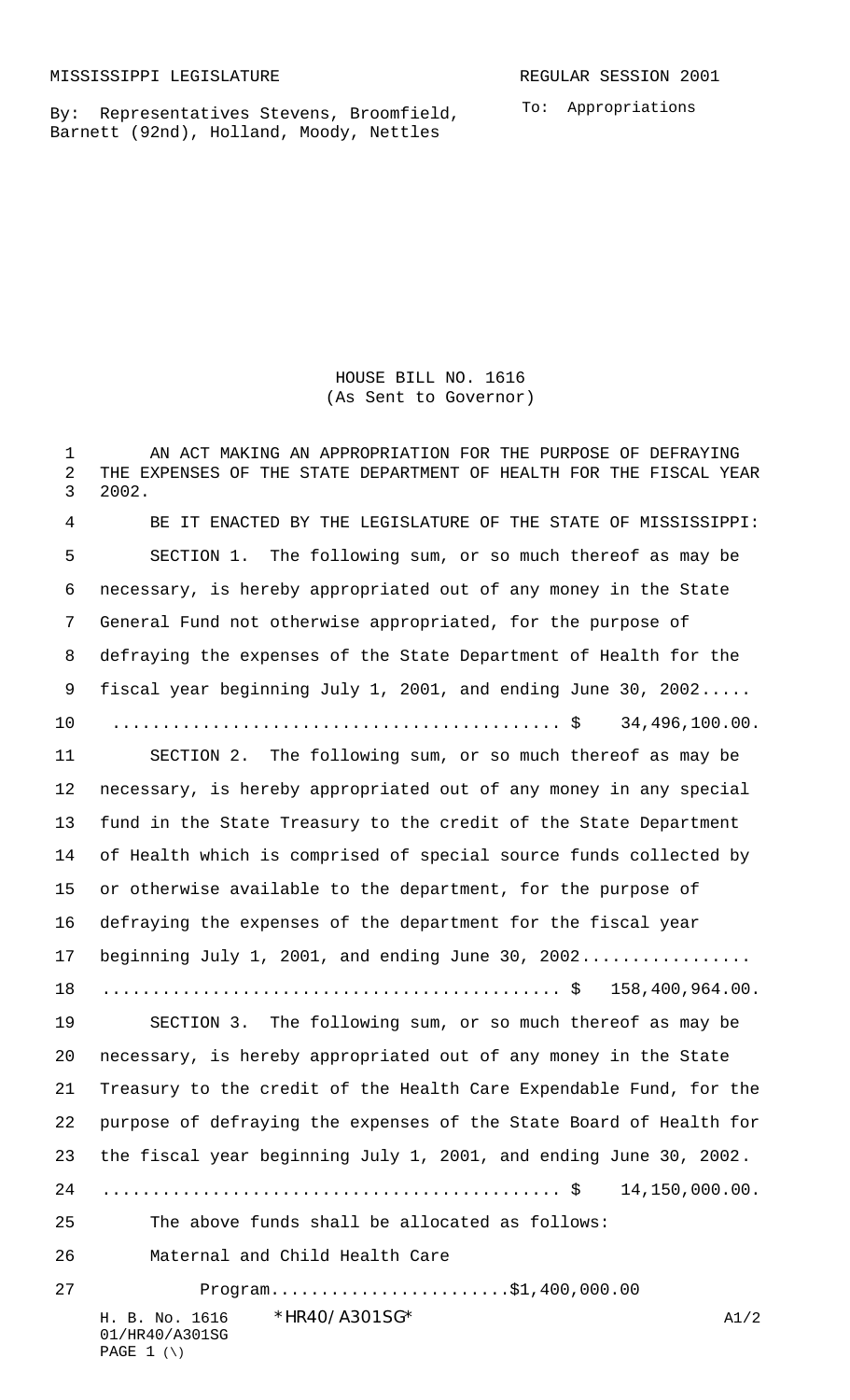H. B. No. 1616 \*HR40/A301SG\* 01/HR40/A301SG Early Intervention Program..........\$ 250,000.00 Health Department Programs..........\$2,500,000.00 Mississippi Qualified Health Center Grant Program...........\$4,000,000.00 Trauma Care System..................\$6,000,000.00 It is the intention of the Legislature that none of the Six Million Dollars (\$6,000,000.00) authorized herein for the Trauma Care System shall be expended to the benefit of any hospital located outside the boundaries of the State of Mississippi. Further, no such out-of-state hospital shall be authorized to receive such funds until such time as the amount appropriated for such purpose shall reach an amount of Eight Million Dollars (\$8,000,000.00) or more. SECTION 4. Of the funds appropriated under the provisions of Sections 1, 2 and 3, not more than the amounts set forth below shall be expended for the respective major objects or purposes of expenditure: 45 MAJOR OBJECTS OF EXPENDITURE: Personal Services: Salaries, Wages and Fringe Benefits.. \$ 88,447,064.00 Travel and Subsistence................ 4,500,000.00 Contractual Services....................... 26,975,000.00 Commodities................................ 52,400,000.00 Capital Outlay: Other Than Equipment.................. 0.00 Equipment............................. 4,100,000.00 Subsidies, Loans and Grants................ 30,625,000.00 Total................................ \$ 207,047,064.00 56 FUNDING: General Funds............................. \$ 34,496,100.00 Special Funds.............................. 172,550,964.00 Total................................ \$ 207,047,064.00 60 AUTHORIZED POSITIONS:

PAGE  $2 (\setminus)$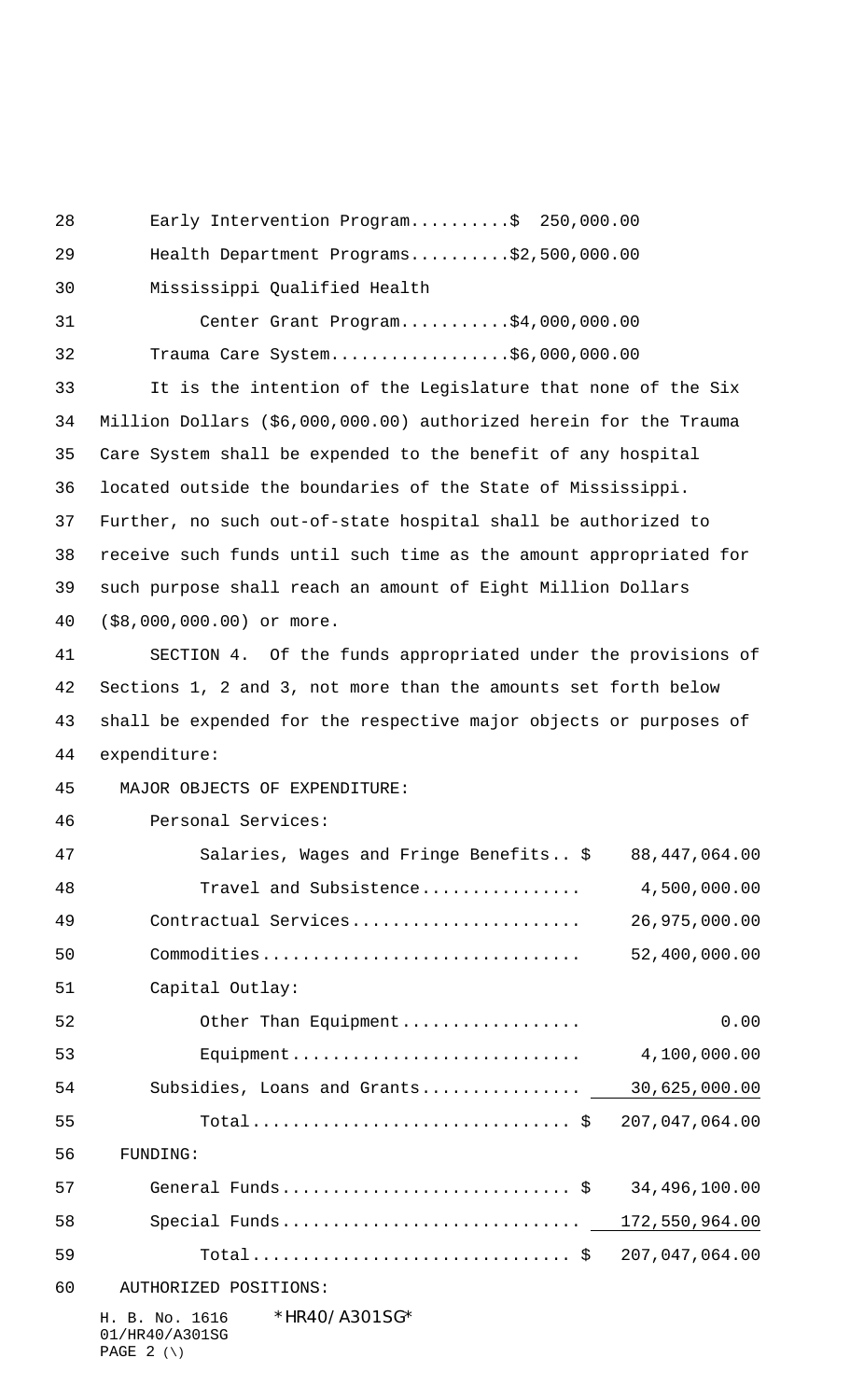| 61 | Permanent: | Full Time $2,101$       |     |
|----|------------|-------------------------|-----|
| 62 |            | Part Time               | 48  |
| 63 |            | Time-Limited: Full Time | 528 |
| 64 |            | Part Time               | 17  |

 With the funds herein appropriated, it is the intention of the Legislature that it shall be the agency's responsibility to make certain that funds required to be appropriated for "Personal Services" for Fiscal Year 2003 do not exceed Fiscal Year 2002 funds appropriated for that purpose, unless programs or positions are added to the agency's Fiscal Year 2003 budget by the Mississippi Legislature. Based on data provided by the Legislative Budget Office, the State Personnel Board shall determine and publish the projected annual cost to fully fund all appropriated positions in compliance with the provisions of this act. It shall be the responsibility of the agency head to insure that no single personnel action increases this projected annual cost and/or the Fiscal Year 2002 appropriation for "Personal Services" when annualized. If, at the end of any calendar month, the State Personnel Board determines that the agency has taken action(s) which would cause the agency to exceed this projected annual cost or the Fiscal Year 2002 "Personal Services" appropriated level, when annualized, then only those actions which reduce the projected annual cost and/or the appropriation requirement will be processed by the State Personnel Board until such time as the requirements of this provision are met. Any transfers or escalations shall be made in accordance with the terms, conditions and procedures established by law. No general funds authorized to be expended herein shall be used to replace federal funds and/or other special funds which are being used for salaries authorized under the provisions of this act and which are withdrawn and no longer available. SECTION 5. In compliance with the "Mississippi Performance Budget and Strategic Planning Act of 1994," it is the intent of

H. B. No. 1616 \*HR40/A301SG\* 01/HR40/A301SG PAGE (\)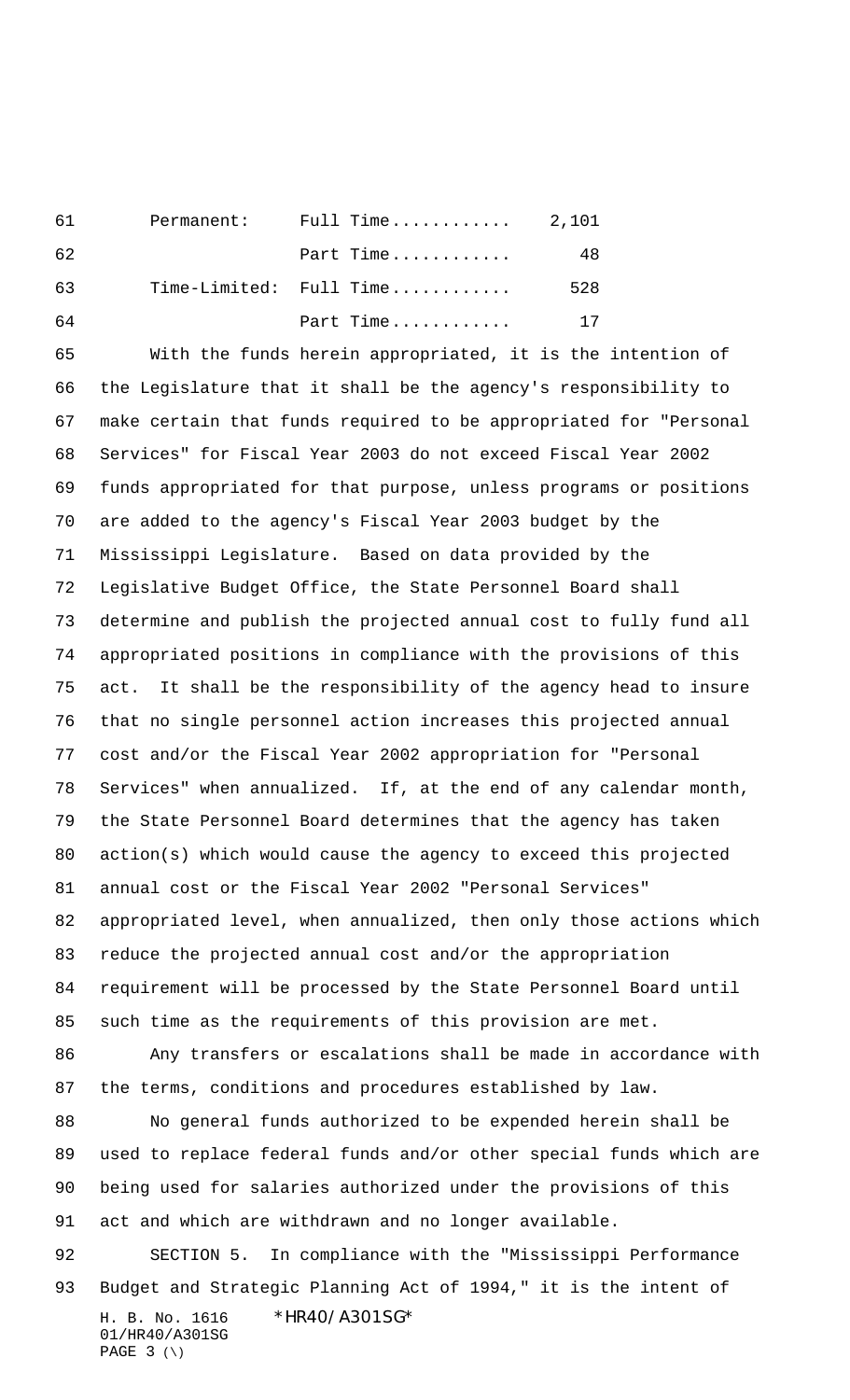H. B. No. 1616 \*HR40/A301SG\* 01/HR40/A301SG PAGE  $4 (\setminus)$  the Legislature that the funds provided herein shall be utilized in the most efficient and effective manner possible to achieve the intended mission of this agency. Based on the funding authorized, this agency shall make every effort to attain the targeted performance measures provided below: FY02 100 Performance Measures Target Chronic Illness 102 Patients Served (Persons) 6,800 Home Health Visits (Visits) 14,150 Hypertension Visits (Visits) 6,700 Diabetes Treatment Visits (Visits) 544 Maternal & Child Health Maternity Patients Served (Persons) 10,336 WIC Patients Served per Month (Persons) 102,500 Family Planning Patients Served (Persons) 90,000 Environmental Health General Sanitation Inspections (Actions) 39,000 Food Establishments Inspected (Sites) 28,500 113 Water Supplies Tested (Actions) 1,575 Disease Prevention Vaccinations Administered (Persons) 550,000 Patients Receiving STD Treatments (Persons) 24,000 TB Cases & Contacts Investigated (Actions) 4,000 Health Care Planning/licensure 119 Declaratory for CON Reviews (Actions) 500 Ambulance Services Licensed (Entities) 600 121 Nurse's Aides Certified (Persons) 4,000 Professional Licenses Issued (Persons) 6,086 Support Services Percentage of Total Budget (percent) 6.70 A reporting of the degree to which the performance targets set above have been or are being achieved shall be provided in the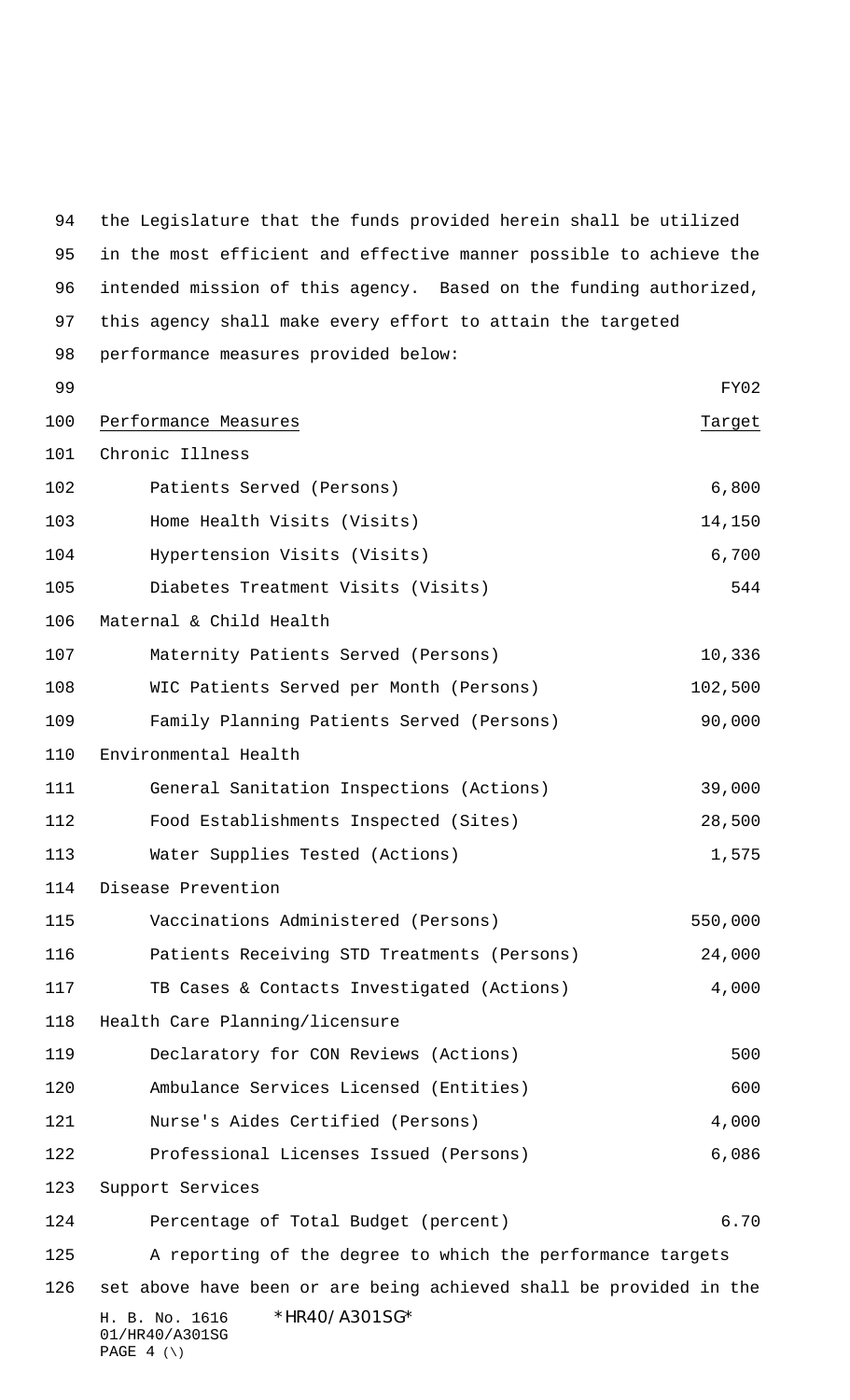agency's budget request submitted to the Joint Legislative Budget Committee for Fiscal Year 2003.

 SECTION 6. It is the intention of the Legislature that the State Department of Health may escalate any special funds and positions not to exceed Two Million Dollars (\$2,000,000.00). Such escalation shall be submitted to and approved by the Department of Finance and Administration in the manner consistent with the escalation of federal funds.

 SECTION 7. It is the intention of the Legislature that the Department of Health shall have the authority to expend any special funds collected or otherwise available, notwithstanding any restrictions in the general law or statutes earmarking said funds for a particular use, that are in excess of the amounts needed for the purpose of such fund, for the purpose of providing maternal and child health, family planning and disease control services.

 SECTION 8. It is the intention of the Legislature that with the funds provided herein, the State Department of Health may provide and administer without charge, Hepatitis B vaccinations to Emergency Medical Services (EMS) personnel who are in need of such vaccinations through job related exposure.

 SECTION 9. In addition to all other sums heretofore appropriated, the following sum, or so much thereof as may be necessary, is hereby appropriated out of any money in the State Treasury to the credit of the Local Governments and Rural Water Systems Emergency Loan Fund, and the Local Governments and Rural Water System Improvements Revolving Loan Fund as authorized in Chapter 521, Laws of 1995, to the State Department of Health for the purpose of defraying the expenses of the Local Governments and Rural Water Systems Improvements Board, for the fiscal year 157 beginning July 1, 2001, and ending June 30, 2002................. ................................................ \$ 11,509,000.00

H. B. No. 1616 \*HR40/A301SG\* 01/HR40/A301SG PAGE (\)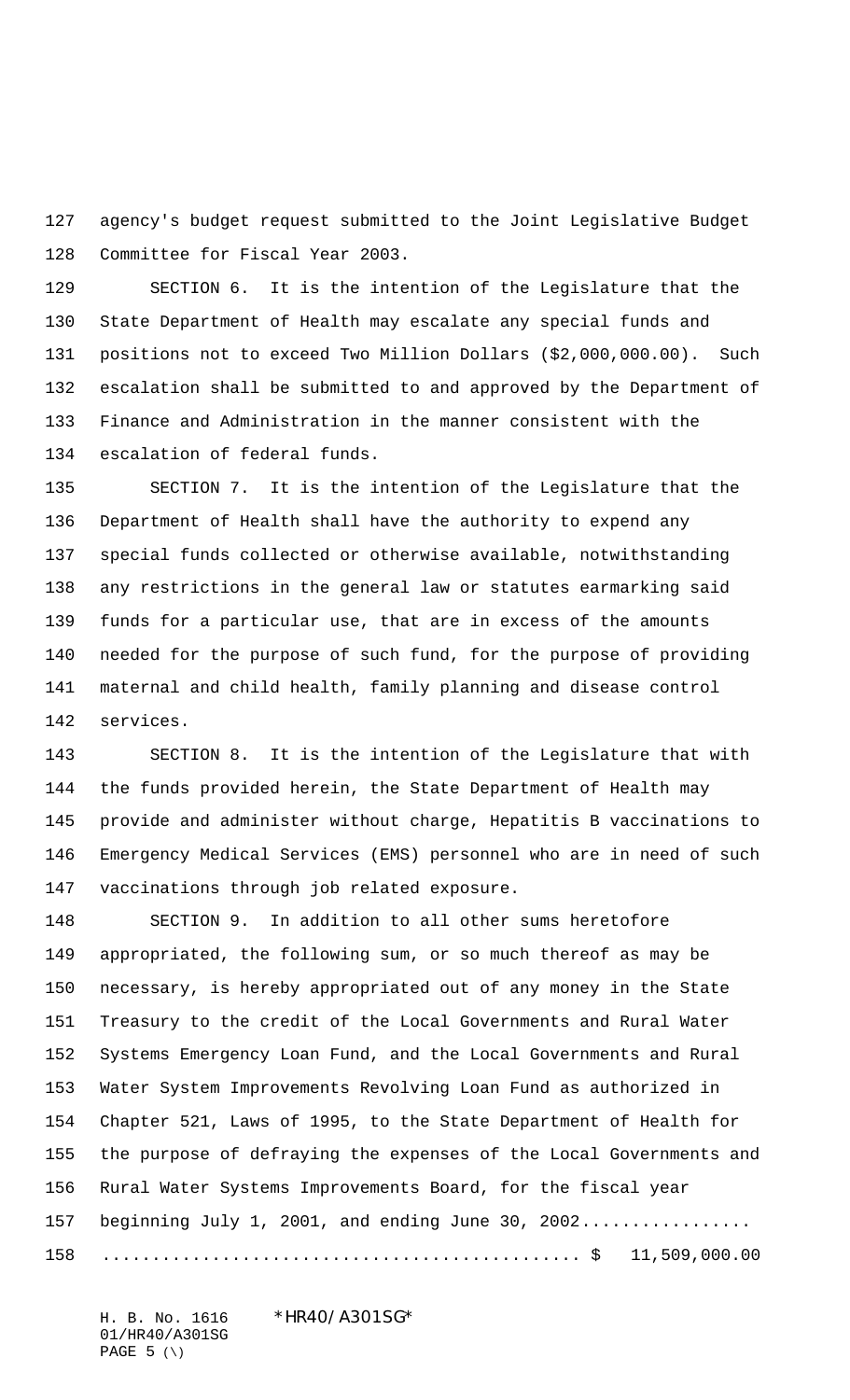SECTION 10. It is the intention of the Legislature that in the event that there are insufficient Child Care Development Block Grant Funds, then the Department of Health shall maintain the Child Care Licensure Program at the same level that the program was in Fiscal Year 1993 using any other funds.

 SECTION 11. Of the funds appropriated in Section 2, One Million Dollars (\$1,000,000.00) shall come from the Department of Human Services, Child Care Development Fund or other appropriate special funds for the purpose of child care licensure. These funds are to be transferred to the State Department of Health no later than July 31, 2001. The State Department of Health shall make a complete accounting of the uses of these funds to the Department of Human Services.

 SECTION 12. It is the intention of the Legislature that the State Department of Health shall expend not more than Fifty Thousand Dollars (\$50,000.00) of the funds appropriated in Section 1 and allocated in Section 4 for providing the oil known as "Lorenzo's Oil" for the treatment of the genetic disorder adrenoleukodystrophy (ALD), to children and Mississippi residents over the age of twenty-one (21) who have the genetic disorder adrenoleukodystrophy and for whom Medicaid does not reimburse the cost of providing the oil. The department may also provide needed pathology and biannual MRI exams.

 SECTION 13. In addition to all other funds heretofore appropriated, the following sum, or so much thereof as may be necessary, is hereby appropriated out of any money deposited in the State Treasury from the Mississippi Tobacco Pilot Program as authorized in the case Mike Moore Attorney General ex rel. State of Mississippi v. The American Tobacco Company et al. (Chancery Court of Jackson County, Mississippi, Cause No. 94-1429) to the State Department of Health for the fiscal year beginning July 1, 2001, and ending June 30, 2002.......... \$ 8,000,000.00.

H. B. No. 1616 \*HR40/A301SG\* 01/HR40/A301SG PAGE  $6 (\ \)$